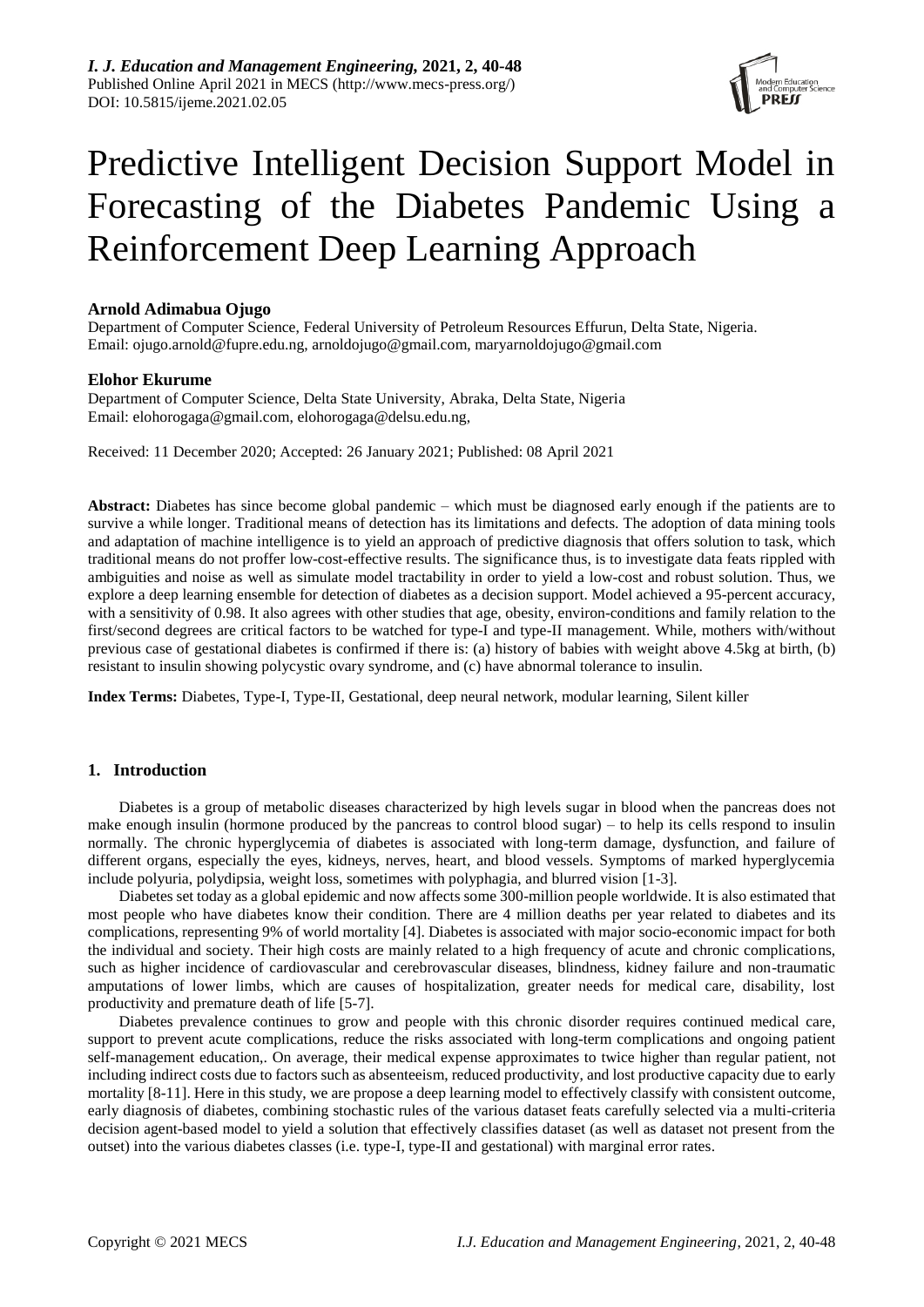### *A. Literature Review*

Diabetes mellitus (also known as the *silent sugar killer*) is a metabolic disorder characterized by presence of hyperglycemia from defective insulin secretion, action or both. This metabolic disease features high glucose level in a body with insufficient insulin to breakdown glucose, or in a body that is resistant to the effects of insulin [2]. To improve its early diagnosis, various studies have used data mining tools to help experts effectively classify the disorder with criteria based on glycemia thresholds associated with micro-vascular disease and especially with the retinopathy. Individuals with diabetes are grouped into: *chronic* hyperglycemia (a relatively specific long-term micro-vascular disorder affecting the eyes, kidneys and nerves with increased risk for cardiovascular defect), and *prediabetes* (a practical, convenient term for impaired fasting glucose, impaired glucose tolerance or glycated hemoglobin of 6.0% to 6.4%). Both of these classes, places patient at a high risk of developing diabetes [1-2, 12].

Also, [1, 3-7] classified diabetes into: (a) **Type-I** (as prone to ketoacidosis and results from pancreatic beta cell destruction as measured from etiology and cases due to autoimmune process), (b) **Type-II** ranges from predominant insulin resistance of a body to a more serious case of the predominant, secretory defect with insulin resistance, and (c) **Gestational** diabetes refers to glucose intolerance with onset or first recognition of pregnancy. Other types [13] are a variety of relative uncommon conditions and specific-gene-type, some of which are associated with other diseases or drug use. Its diagnostic criteria are based on glucose threshold, is as measured from its etiologic classification so that differentiating *type-1* from *type-2* is critical due to management. This is quite a difficult task in some cases [14]. Studies reveal that signs such as insulin resistance and the use of autoimmune markers antibodies (anti-glutamic acid decarboxylase, or anti-islet cell antibody) can help in its early diagnosis [9-11, 15] – though, these have not been adequately studied as diagnostic tests. Low C-peptide levels measured after months of clinical stabilization favors *type-I* (but not for acute hyperglycemia). Ultimately, clinical judgment and follow-up has always been a prudent method to treat and manage the disorder [13-15].

The complex nature of diabetes, its complications along with its varied types – often makes early diagnosis critical so as to help with drug-use administering and aid faster treatment. This has made manual diagnostic somewhat redundant, difficult, often inconclusive and time-wasting [refer to studies in 3-15]. Early prediction of diabetes thus, is a complex task due to the chaotic nature of its classification [16-17]. Studies continue to advance early and accurate detection of diabetes – even though, it is a challenging task [18]. Predictions are only an improvised means via which a model allows propagation of a set of observed dataset as the user seeks feats of interest. The dataset often contains ambiguities, noise and assumptions as inputted, so that the model yields an output of outcomes simulated via optimization methods and taxonomy [19-20]. We thus explore a deep learning reinforcement model to enhance accurate classification aimed at optimal solution of the task, chosen from a set of possible solution space – to yield output guaranteed of high quality and void of ambiguities. Models are tuned to be robust so they can perform quantitative processing to ensure as its new language, a qualitative knowledge and experience [21-24].

#### *B. Study Motivation and Objective*

Our study is motivated as thus [6-8]:

- 1. Many studies had previously aimed at production of a single heuristic to globally classify various diabetes-types. Our proposed model employs rule-based linguistic universe discourse to generate over 82-rules that are trained via the memetic deep learning neural network as in Section II.
- 2. Neural network models have often been known to employ hill climbing methods that often gets their solution trapped at local minima because their speed shrinks as such models often approaches its optima. However, this is curbed with the use of deep learning methods as in Section II with results as in Section III. Deep learning allows faster convergence of dataset classification – even though model as a decision support is a hybrid of genetic algorithm. This, allows better rule optimization, greater flexibility and adaptation of the rules as well as improved navigation of the model.
- 3. It has been noted that many stochastic models are rippled with (false-positive and true-negative) errors in diagnostic results. These may have been generated due to drug use and in some instance, symptoms of related disorders that mimics symptoms of the various diabetes-classes. To reduce such errors in classification (as in Section II/III), we employ a modular design that improves network intelligence, learning time of the network and its computational efficiency.
- 4. With hybrids (for this reinforced model), there issue of resolving conflicts in structured learning and from statistical dependencies imposed by data encoding as data signals are transmitted within the model is achieved via modularization that allows for greater efficiency as in Section II – though quite a tedious feat.

Thus, the goal of the study is to model selected data features of interest using a deep modular network design that simulates the generation of rules that will effectively classify data as well as reduce errors in result classifications.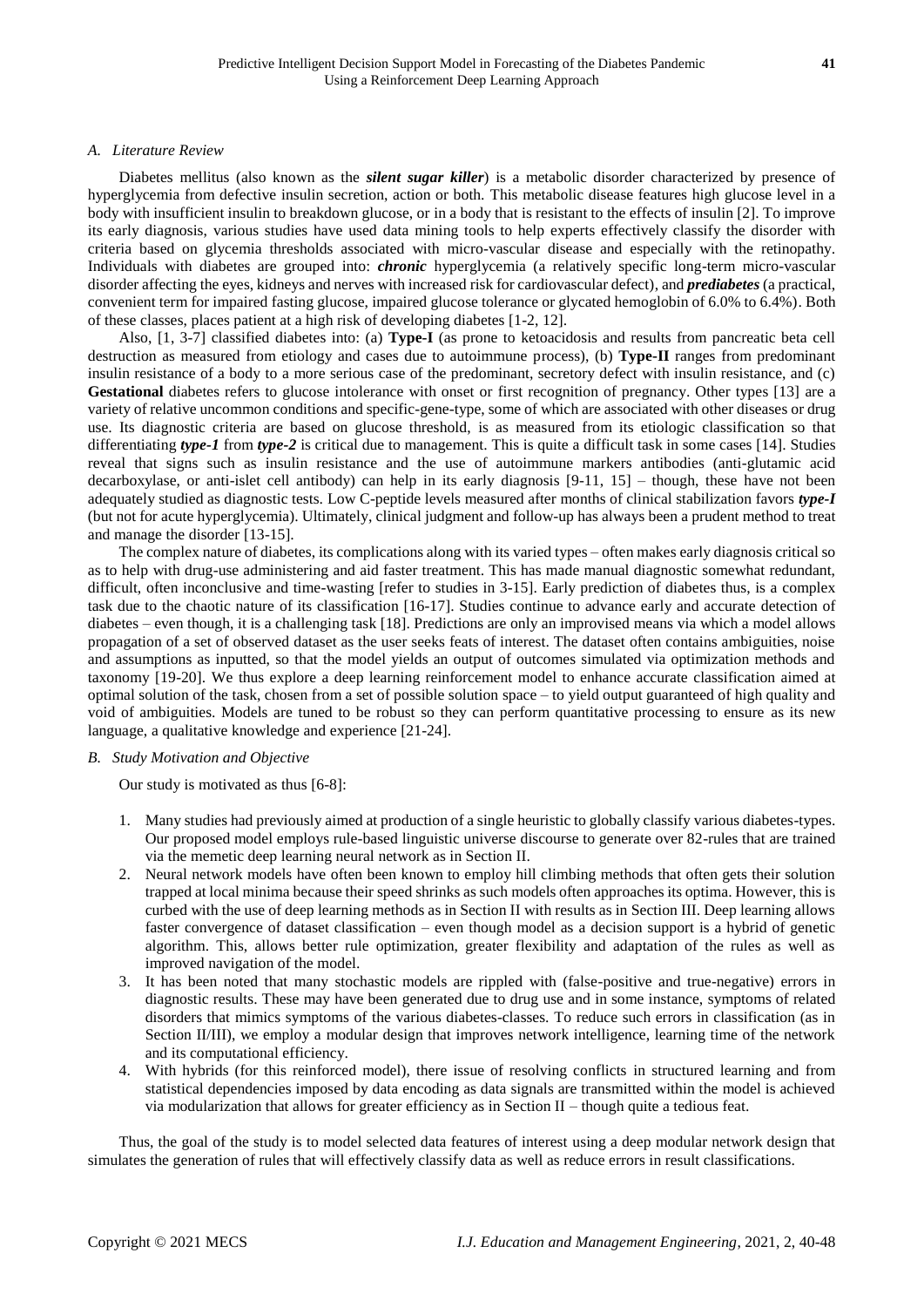## **2. Materials and Methods**

#### *A. Data Gathering / Sampling*

We extend the study [2] via frameworks modelled in [25-27], we use dataset as presented in table 1 – obtained via a survey of questionnaires, consisting of two phases: (a) demographic data, and (b) tele-medical data. A total of a hundred questionnaires were distributed to various medical (diabetic) professional across forty teaching hospitals in six (6) Geo-political zones in Nigeria. Even with the insurgency, the sixth geo-political zone (North-North) gave a fair representation of the dataset retrieved. To generate the rule-based, selected dataset feats were tuned utilizing the proposed equation:

$$
PFCMUDE = \sum (A, B, C, D, E) * X \tag{1}
$$

A,B,C,D,E = picked questions option;  $X(0.02)$  = assigned questions option fuzzy range value, and  $X(0.00)$  = unpicked option.

Table 1. Rule-based Dataset Encoded For each class of Diabetes Dataset Values

| Code                                                    | <b>Fuzzy Set Linguistic Variable</b> | <b>Membership Function Degree</b> |        |             |  |  |
|---------------------------------------------------------|--------------------------------------|-----------------------------------|--------|-------------|--|--|
|                                                         |                                      | Type-1                            | Type-2 | Gestational |  |  |
| <b>P01</b>                                              | <b>Frequent Urination</b>            | 0.50                              | 0.00   | 0.00        |  |  |
| P <sub>0</sub> 2                                        | <b>Unusual Thirst</b>                | 0.50                              | 0.00   | 0.50        |  |  |
| P <sub>0</sub> 3                                        | <b>Extreme Hunger</b>                | 0.50                              | 0.00   | 0.00        |  |  |
| P <sub>04</sub>                                         | Unusual Weight Loss                  | 0.50                              | 0.50   | 0.00        |  |  |
| P <sub>05</sub>                                         | <b>Extreme Fatigue</b>               | 0.50                              | 0.00   | 0.50        |  |  |
| P <sub>06</sub>                                         | Serious Irritation                   | 0.00                              | 0.00   | 0.50        |  |  |
| <b>P07</b>                                              | <b>Frequent Infection</b>            | 0.00                              | 0.00   | 0.50        |  |  |
| <b>P08</b>                                              | <b>Blurred Vision</b>                | 0.00                              | 0.50   | 0.00        |  |  |
| P <sub>09</sub>                                         | Slow Healing of bruises/cuts         | 0.00                              | 0.50   | 0.00        |  |  |
| P <sub>10</sub>                                         | Tingle/numb hands/feet               | 0.00                              | 0.50   | 0.00        |  |  |
| P <sub>11</sub>                                         | Skin/bladder infection               | 0.00                              | 0.50   | 0.50        |  |  |
| P <sub>12</sub>                                         | Nausea/vomiting                      | 0.00                              | 0.00   | 0.50        |  |  |
| P <sub>13</sub>                                         | Haemoglobin test $> 10$              | 0.20                              | 0.20   | 0.20        |  |  |
| P <sub>14</sub>                                         | Leg cramp                            | 0.20                              | 0.20   | 0.20        |  |  |
| $(8 \text{ square})$ $\Omega_{\text{meas}} \neq 1.2015$ |                                      |                                   |        |             |  |  |

(Source: Ojugo et al. 2015)

#### *B. Hybrid Reinforcement Learning Ensemble*

The Modular Neural Network (MNN) as detailed in [25-27] is an improved deep learning neural network with learning that features an independent series of intermediary components and module operating under a certain architecture. It advances a model that receives individual network module output as input that helps compute final output, resolved via tangent activation function. The large network is divided into potentially, smaller and more manageable network [25] with enhanced efficiency via connected units that exponentially increases, as independent networks are added. This complicates the network structure; But, also improves its computational efficiency, reduces time convergence on individual task assigned to segmented modules, and allows tasks to be executed in parallel with module that are re-organized to improve flexibility and adaptability [26].

The network enhances intelligence and increases time efficiency by reducing the network's learning time – achieved via an independent training algorithms applied at each module with training dataset implemented independently and more quickly. This makes the model more flexible, adaptable and robust as rules can be re-used independently at various networks. Re-usability of rules has been a tedious experienced with such large and complex networks. But, with appropriate data encoding and carefully selected feats – network experiences improved performance, improves flexibility of compartmentalization via removal of partitions of the interfaces and eliminates redundancy [27].

The MNN architecture is a larger network, comprising of smaller network. Its modularization allows for easy learning and understandability of the underlying feats of interest, grants model greater flexibility via task execution parallelism via compartmentalization, flexibility, eases code reuse and adaptability [28]. MNN passes data input via task decomposition and training modules via a multi-objective, multi-agent and multi-region support module that aids effective classification. MNN can be implemented using the multilayered perceptron, adaptive resonance theory and self-organizing maps. The network is trained via either the supervised, unsupervised or reinforcement learning [29].

For the study, our hybrid framework is divided into three (3) components: (a) a supervised cultural genetic algorithm, (b) an unsupervised Kohenen network, and (c) a knowledgebase – as in figure 1, as explained in the section below for the supervised genetic algorithm and the Kohonen self-organizing map neural network.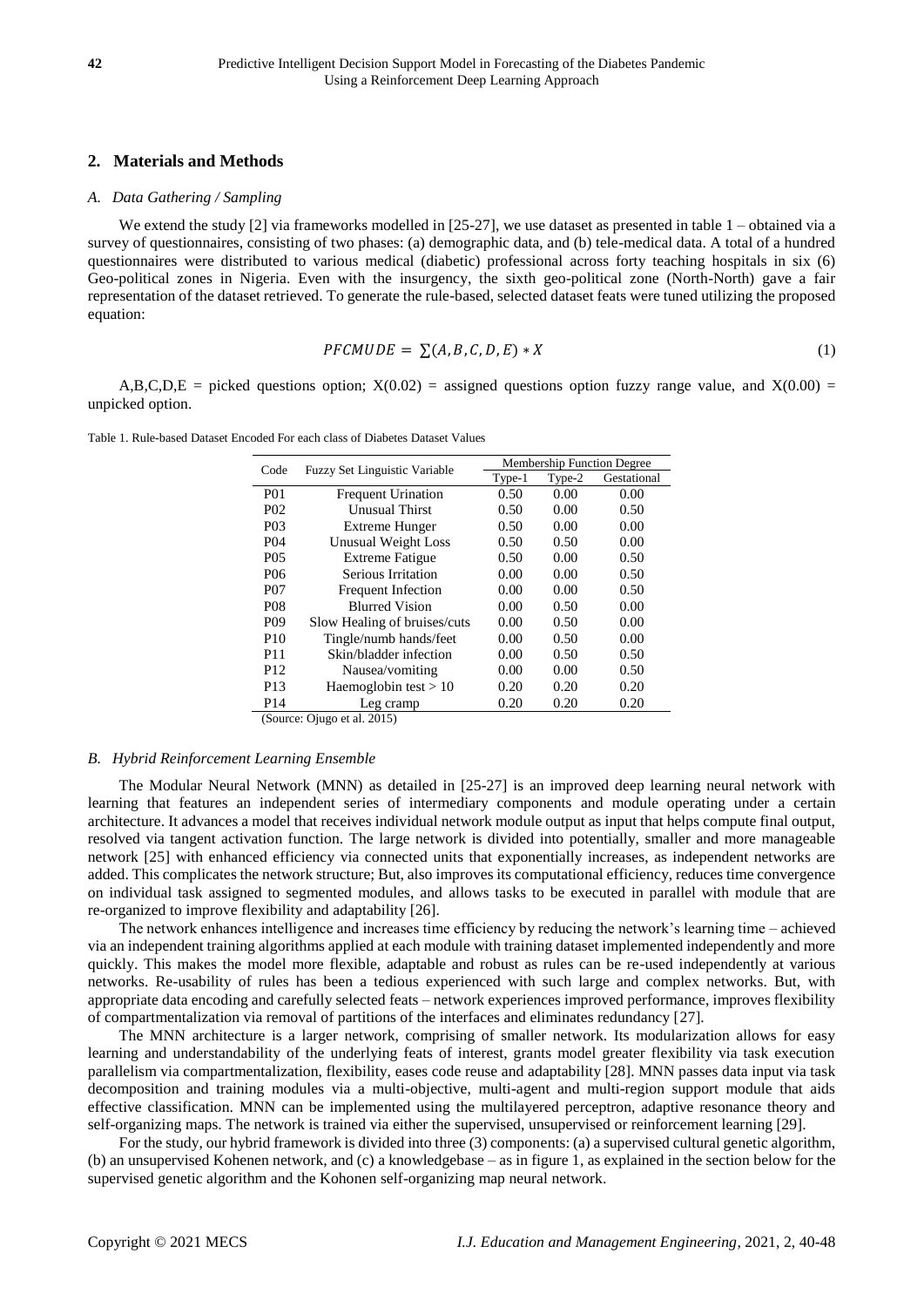

Fig. 1. Schematics Diagram of Genetic Algorithm Trained Modular Neural Network

- $\checkmark$  Supervised Cultural Genetic Algorithm (CGA): GA model is inspired by Darwinian evolution of survival of fittest, it consists of a chosen population with potential solutions to specific task. Each potential optimal solution is found via four operators [36] and individuals with genes close to its optimal, are said to be fit. Fitness function determines how close an individual is to optimal solution. Basic operators of GA includes initialize, fitness function and select, crossover and mutation [28-30]. Cultural GA as a variant, has some belief spaces defined thus: (a) *normative* belief (has specific value ranges to which an individual is bound), (b) *domain* belief (has data about task domain), (c) *temporal* belief (has data about events' space is available), and (d) *spatial* belief (has topographical data). In addition, an influence function mediates between belief space and the pool – to ensure and alter individuals in the pool to conform to belief space. CGA is chosen to yield a pool that does not violate its belief space and helps reduce number of possible individuals GA generates till an optimum is found [31-33].
- $\checkmark$  Kohonen Self-Organizing Map Neural Network is a feed-forward 2-layer network arranged like in a grid. The first layer receives the initial input and transmits it unbound to second layer, which then provides competitive computation via the activation of its transfer function. Also, similarities among patterns are mapped into relations on the competitive layer. After training, the pattern relations are observed from this layer which are used as the result determination [26-27].

However, to achieve deep learning – we adapt the selected parameters and carefully constructing our Kohonen multi-layer network using a deep architecture at its input, hidden and output layers. We employ a hidden layer that transforms non-linearly from a previous layer to the next. We adopt the deep neural network approach in [34], which is trained via two phases: (a) pre-trained, and (b) fine-tuned processes.

The Auto-Encoder is an unsupervised multi-layered neural network consisting both an encoder and a decoder network. Its encoder seeks to transform inputs data-points from a high unto a low-dimension via an encoding function  $f_{\text{encoder}}$  as in Eq. 2 – where  $x^{\text{m}}$  is a data point, and  $h^{\text{m}}$  is the encoding vector obtained. Conversely, its decoder network seeks to reconstruct the function using  $f_{\text{decoder}}$  as in Eq. 3 with  $x^m$  as decoding vector from  $h^m$ . Thus, reverts the operations of the encoder. Ojugo and Eboka [34] in Gilrot and Bengio [35] details specific algorithms for encoding as well as decoding functions respectively as in Eq. 2 and Eq. 3 respectively.

$$
h^m = f_{encoder}(X^m) \tag{2}
$$

$$
X^m = f_{decoder}(h^m)
$$
 (3)

At pre-training phase, *N* autoencoders can be stacked on to an N-hidden-layer so that with input accepted, the input layer and first hidden layer acts an encoders of the first auto-encoder. They are trained to minimize reconstruction error. Training parameter(s) of the encoder are used to initialize first hidden layer before proceeding to second hidden layer. There, the first and second hidden layers are selected as encoder(s) and as in earlier stage, the second hidden layer is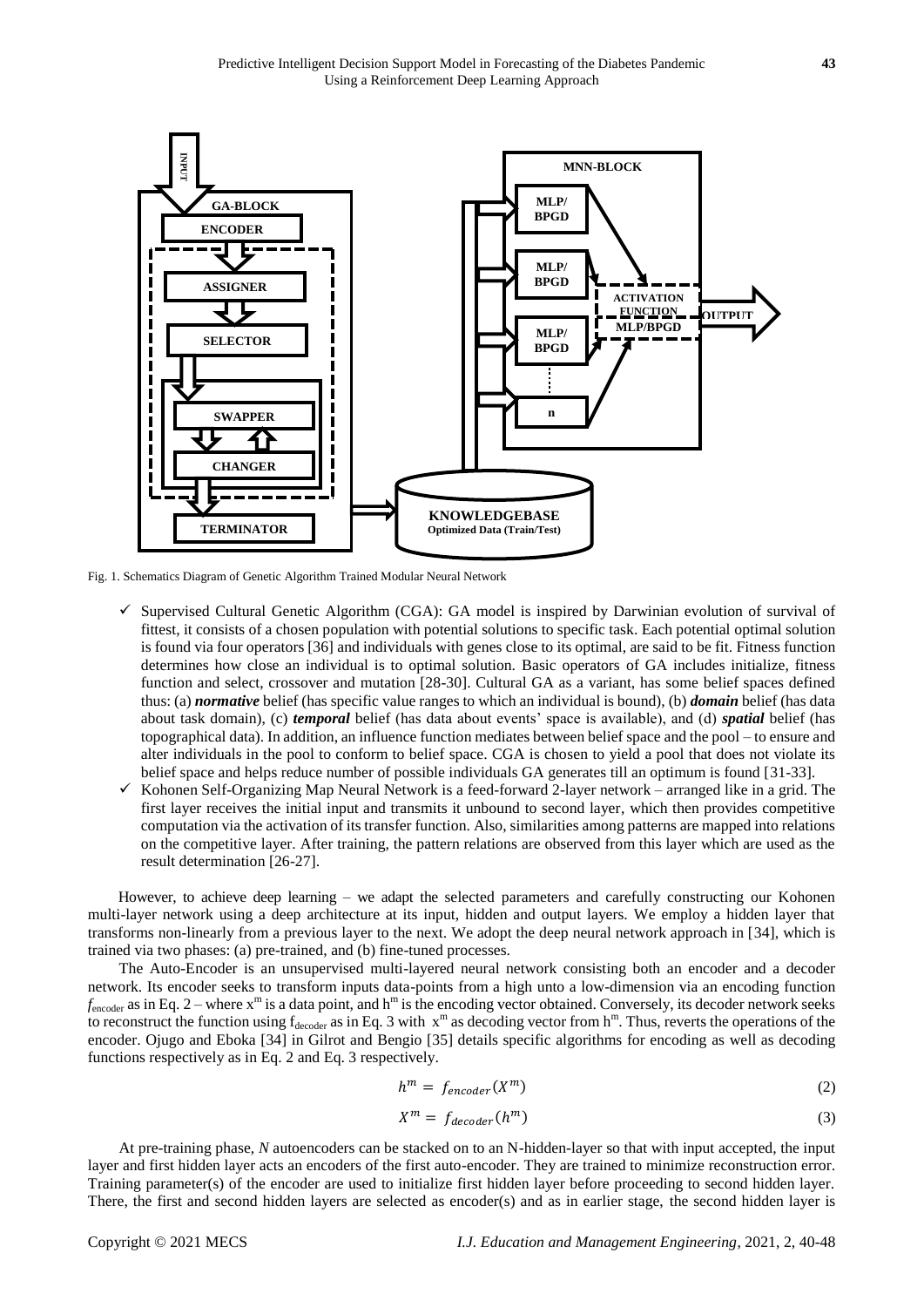initialized by the second trained auto-encoder. This process continues till *N*th auto-encoder is trained to initialize final hidden layer. With all hidden layers stacked in the auto-encoder at each training *N*-times, they are thus regarded as pre-trained. This feat is significantly better than random initialization. It also achieves better generalization [34-39].

Fine-tuning is a supervised phase to enhance deep learning by retraining the optimized data labels. It computes errors as using back-propagated stochastic gradient descent (SGD), which randomly selects data, and iteratively update gradient direction with the weight parameters. It converges faster and does not require the entire dataset to simulate tractability – making it suitable for such complex structure. Eq. 4 yields E as a loss function, *y* is label and *t* is output for the proposed deep learning network [34, 36-38]:

$$
E = \frac{1}{2} \sum_{j=1}^{M} (y_i - t_i)^2
$$
 (4)

The gradient of the weight *w* is obtained as a derivative of the error equation – so that an updated SGD is given by Eq. 5 with ŋ is step-size, *h* is number of hidden layers [29, 47]:

$$
W_{ij}^{new} = W_{ij}^{old} - \eta \cdot (y_j - t_j) y_j (1 - y_i) h_i
$$
 (5)

#### *C. Experimental Proposed GAMNN Model*

The experimental model is trained as thus:

- a. Input is received via GA-block (basic operators such as encoder, selector, swapper, changer, and CGA terminator is used to train dataset. On completion, trained (optimized) dataset feats are held within knowledge base [28].
- b. The MNN receives optimal dataset from knowledgebase with successive labeled/unlabeled rules perceived learnt instances [25-27]. The optimized-rules are propagated as IF-THEN rules (enhanced data with predefined variables) classified into various diabetes classes. Rules are modeled as a production system with four components: (i) *rule set* contains in each rule how to apply rule(s), and task(s) to be performed, (b) *knowledgebase* of optimized selected data stored as IF-THEN rules (diabetes) classes, (c) a *control* strategy to specify the order in which rules are compared to those in the knowledgebase to find a match and it seeks also a way to resolve conflicts that arise when several rules are matched at the same time, and (d) a rule *applier*. Also, the MNN provides a self-learning capability and acts as the principal component analyzer with rules optimized by CGA's recombination and mutation operators so that the trained model or network can effectively, autonomously classify transaction into both class types.
- c. Last stage of the network acts as a decision support and recognition system, with predicted values (output) and the automatic update of rules-knowledgebase, as transactions are diagnoses on encounter of new data, and consequently classified into class-types.

## **3. Result Findings and Discussion**

#### *A. Parametric Estimation, Tuning and Findings*

Dataset is divided into 60:40 ratio. 60% for training and 40% for testing. The prowess cum predictive capability of the model is identified via data labels amongst the rule-based optimized dataset. Our deep learning Kohonen map uses 14-neurons at its input layer (a neuron for each feat). We also use 3-neurons for output layer (a neuron for each possible class of type-I, type-II and gestational). Other parameters are: (a) number of epochs, (b) activation function, (c) learning rate and (d) hidden layer topology. We used the Rectified Linear Unit (ReLU) Activation Function with 500-epochs. Optimal values were reached at 100, 300 and 500 epochs taking into account accuracy and training time. We seek minimum training error that will result in best fit, selecting the number of hidden layers was done via a trail-and-error method, and examining the results [25].

Figure 2 shows fitness score values for the generated rules. The rules generated that were fit was generally 82-transaction rules. These were partitioned into row values, each of which corresponds to an array of chromosomes for rules classified into diabetes classes.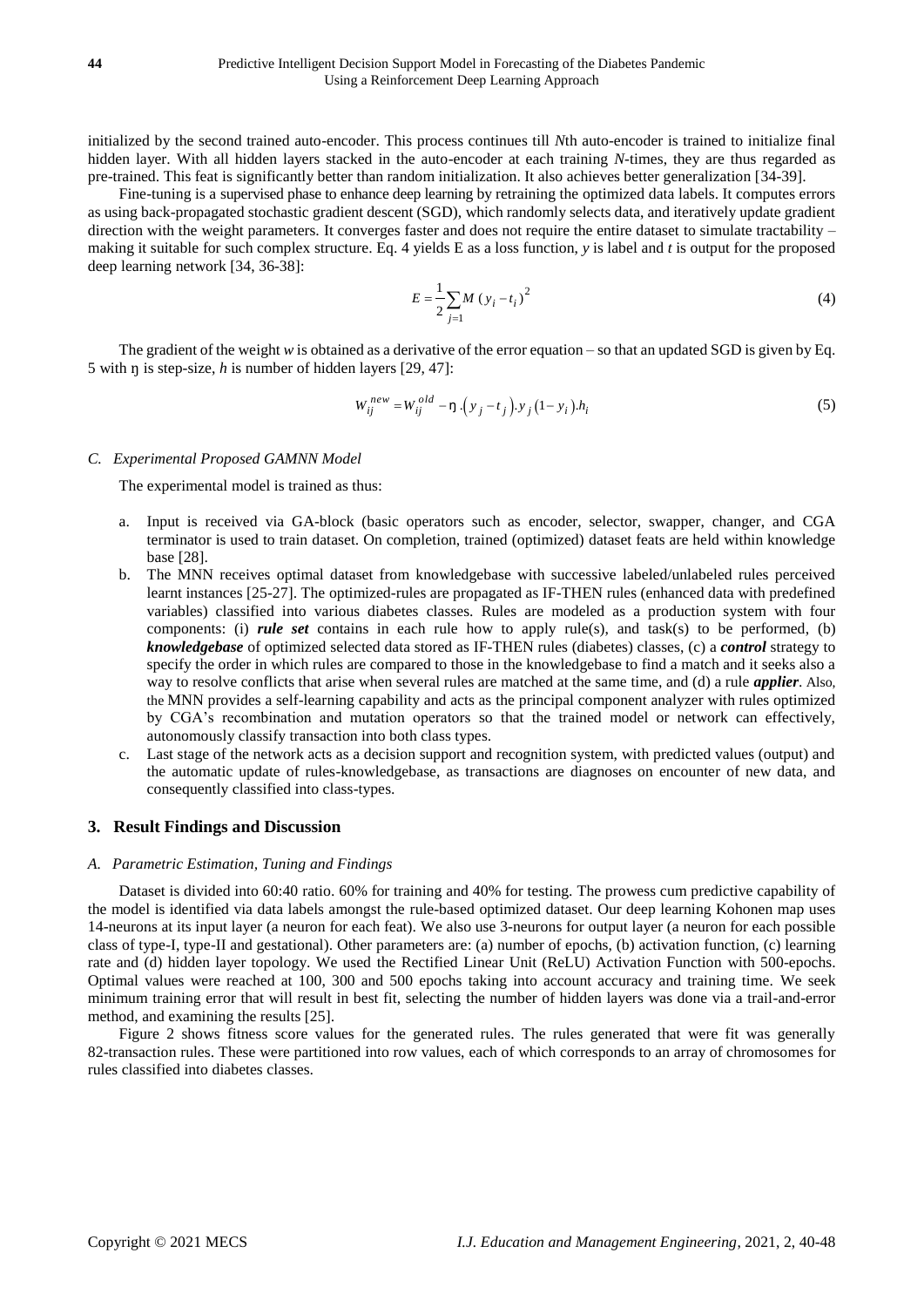

Fig.2. Fitness Score graph of the model

#### *B. Discussion of Findings*

The best possible number of layers was achieved by running tests on a single layer with 1 to 14-neurons at first instances – to yield greatest f-score with the least amount of training loss time. Addition of a second hidden layer of neurons from 1 to 17 yielded scores also; And, addition of a third hidden layer using the best possible number of neurons produced the greatest f-score. Thus, we selected the overall best possible hidden layer configuration. Results of first hidden layer with configuration of 14-neurons and f-score of 92% at 9th-iteration with a training loss of 1.140. F-score shows accuracy of each run – since we used an unbalanced dataset to train/test model with more records in normal class than in benign class [26-38].

Table 2. First hidden layer configuration analysis

| Hidden Layer | Precision | Recall | F1-Score | Iteration      | <b>Training Loss</b> | Epoch |
|--------------|-----------|--------|----------|----------------|----------------------|-------|
|              | 0.84      | 0.92   | 0.88     | 44             | 0.294                | 500   |
| 2            | 0.84      | 0.92   | 0.87     | 24             | 0.278                | 500   |
| 3            | 0.84      | 0.92   | 0.88     | 26             | 0.293                | 500   |
| 4            | 0.84      | 0.92   | 0.88     | 9              | 0.501                | 500   |
| 5            | 0.89      | 0.55   | 0.64     | 19             | 1.496                | 500   |
| 6            | 0.94      | 0.94   | 0.92     | 18             | 1.400                | 500   |
|              | 0.86      | 0.53   | 0.63     | $\overline{4}$ | 2.230                | 500   |
| 8            | 0.90      | 0.84   | 0.86     | 16             | 2.071                | 500   |
| 9            | 0.92      | 0.93   | 0.92     | 18             | 1.140                | 500   |
| 10           | 0.92      | 0.92   | 0.90     | 16             | 1.779                | 500   |
| 11           | 0.88      | 0.91   | 0.89     | 7              | 2.134                | 500   |
| 12           | 0.91      | 0.92   | 0.89     | 8              | 2.320                | 500   |
| 13           | 0.87      | 0.87   | 0.87     | 13             | 2.006                | 500   |
| 14           | 0.92      | 0.92   | 0.90     | 8              | 1.970                | 500   |

Table 3 shows first layer with 14-neurons and others neurons varying from 1 to 17. Extra neurons cater for extra processing for optimal. Hidden layers of 9 and 11 neurons yielded f-score of 93% and training loss of 0.39. The second hidden layer is favored as it yields greater f-score.

Table 3. Second hidden layer configuration analysis

| Layer | Precision | Recall | F1   | Iteration | Train-Loss | Epoch |
|-------|-----------|--------|------|-----------|------------|-------|
| 9, 1  | 0.84      | 0.92   | 0.88 | 25        | 0.293      | 500   |
| 9, 2  | 0.84      | 0.92   | 0.88 | 29        | 0.292      | 500   |
| 9.3   | 0.91      | 0.92   | 0.91 | 15        | 0.583      | 500   |
| 9, 4  | 0.87      | 0.87   | 0.87 | 5         | 1.058      | 500   |
| 9.5   | 0.92      | 0.92   | 0.90 | 13        | 1.628      | 500   |
| 9,6   | 0.91      | 0.92   | 0.89 | 10        | 1.996      | 500   |
| 9.7   | 0.84      | 0.92   | 0.88 | 24        | 0.281      | 500   |
| 9,8   | 0.93      | 0.93   | 0.92 | 11        | 1.884      | 500   |
| 9.9   | 0.92      | 0.92   | 0.89 | 12        | 1.590      | 500   |
| 9, 10 | 0.90      | 0.92   | 0.90 | 12        | 1.731      | 500   |
| 9, 11 | 0.95      | 0.94   | 0.93 | 14        | 0.390      | 500   |
| 9, 12 | 0.93      | 0.93   | 0.91 | 12        | 1.130      | 500   |
| 9, 13 | 0.91      | 0.92   | 0.91 | 20        | 1.929      | 500   |
| 9, 14 | 0.92      | 0.93   | 0.90 | 13        | 2.237      | 500   |
| 9, 15 | 0.94      | 0.94   | 0.92 | 7         | 1.765      | 500   |
| 9.16  | 0.85      | 0.52   | 0.62 | 7         | 2.010      | 500   |
| 9, 17 | 0.94      | 0.94   | 0.94 | 6         | 1.620      | 500   |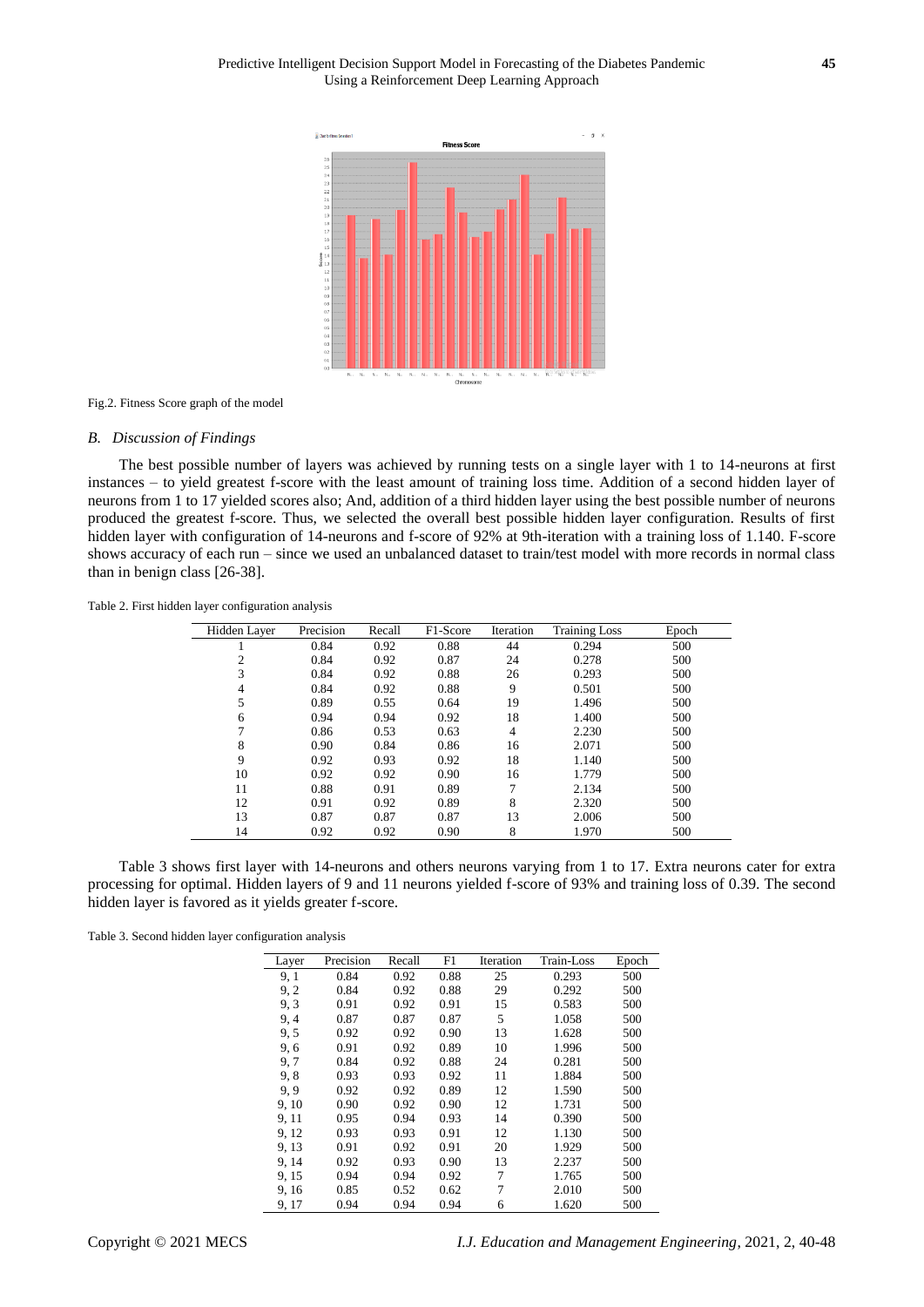Table 4 shows third configuration with first and second layer having 9 and 11 nodes and varying third hidden layer. Best configuration is 9-11-14 neurons, yielding f-score of 92% with a training loss at 0.560.

Table 4. Third hidden layer configuration analysis

| Layer     | Precision | Recall | F1   | Iteration | Train-Loss | Epoch |
|-----------|-----------|--------|------|-----------|------------|-------|
| 9, 11, 1  | 0.83      | 0.91   | 0.87 | 32        | 0.287      | 500   |
| 9, 11, 2  | 0.91      | 0.92   | 0.89 | 6         | 1.592      | 500   |
| 9, 11, 3  | 0.83      | 0.91   | 0.87 | 29        | 0.280      | 500   |
| 9, 11, 4  | 0.90      | 0.91   | 0.90 | 16        | 1.564      | 500   |
| 9, 11, 5  | 0.92      | 0.92   | 0.90 | 18        | 0.741      | 500   |
| 9, 11, 6  | 0.93      | 0.92   | 0.89 | 21        | 0.282      | 500   |
| 9, 11, 7  | 0.92      | 0.93   | 0.90 | 6         | 1.322      | 500   |
| 9, 11, 8  | 0.90      | 0.86   | 0.88 | 6         | 1.239      | 500   |
| 9, 11, 9  | 0.90      | 0.91   | 0.90 | 7         | 1.886      | 500   |
| 9, 11, 10 | 0.88      | 0.91   | 0.89 | 8         | 0.623      | 500   |
| 9, 11, 11 | 0.92      | 0.93   | 0.91 | 5         | 2.000      | 500   |
| 9, 11, 12 | 0.86      | 0.83   | 0.85 | 11        | 2.370      | 500   |
| 9, 11, 13 | 0.86      | 0.83   | 0.84 | 8         | 2.350      | 500   |
| 9, 11, 14 | 0.93      | 0.92   | 0.92 | 15        | 0.560      | 500   |
| 9, 11, 15 | 0.93      | 0.93   | 0.91 | 8         | 1.204      | 500   |
| 9, 11, 16 | 0.94      | 0.94   | 0.92 | 8         | 1.730      | 500   |
| 9, 11, 17 | 0.87      | 0.54   | 0.63 | 12        | 1.730      | 500   |
| 9, 11, 18 | 0.93      | 0.94   | 0.93 | 6         | 1.850      | 500   |
| 9, 11, 19 | 0.93      | 0.93   | 0.90 | 9         | 0.660      | 500   |
| 9, 11, 20 | 0.92      | 0.92   | 0.90 | 28        | 1.180      | 500   |

#### *C. Model Performance Evaluation*

From our confusion matrix, (a) sensitivity measures how likely a model will predict the presence of all classes of diabetes symptoms when it is present, (b) specificity measures how likely model will detect the absence of diabetes symptoms when it is not present, and (c) accuracy measures the proportion of the true results seen as the degree of truth of a prediction. Thus, we compute the sensitivity, error rate and accuracy to evaluate model performance as in Eq. 6 to Eq. 8 – given that the values  $TP = 53$ ,  $TN = 7$ ,  $FP = 1$  and lastly,  $FN = 1$ . Thus, we have:

Sensitivity = 
$$
\frac{TP}{TP+FN}
$$
 (6)  
=  $\frac{53}{53+1} * 100 = 98.1\%$ 

$$
Specificity = \frac{TN}{TN + FP}
$$
  
=  $\frac{7}{7+1} * 100 = 87.5\%$  (7)

$$
Accuracy = \frac{TP + TN}{TP + TN + FP + FN}
$$
  
= 
$$
\frac{53 + 7}{53 + 7 + 1 + 1} = 95\%
$$
 (8)

The model is found to have a sensitivity of 98%, specificity value of 87.5% and prediction accuracy of 95% (0.95) for data inclusion that were not originally used to train the mode. This is in agreement with [26-27, 30-31].

## **4. Summary and Conclusion**

After testing the model, the results were also compared to other benchmark model as thus: (a) GA took 43seconds to find the solution after 98-iterations (at best). Recall that for deep learning, we observed earlier that our best forecast and optimal values were reached at 100, 300 and 500 epochs. CGA was run 25 times (to eradicate non-biasness), and it found optima each time – though, convergence time varied between 0.89econds and 56seconds. We later observed that the model convergence time depended on how close the initial population is to the solution as well as on the mutation applied to the individuals in the pool. The use of the rule-based solution was adopted using fuzzy variable dataset (as preprocessor). Our MNN architecture is a larger network, comprising of smaller network. Its modularization allows for easy learning and understandability of the underlying feats of interest, grants model greater flexibility via parallel task execution and compartmentalization, greater adaptability and eases code reuse. MNN passes input via task decomposition and training modules via a multi-objective, multi-agent and multi-region support module that aids effective classification.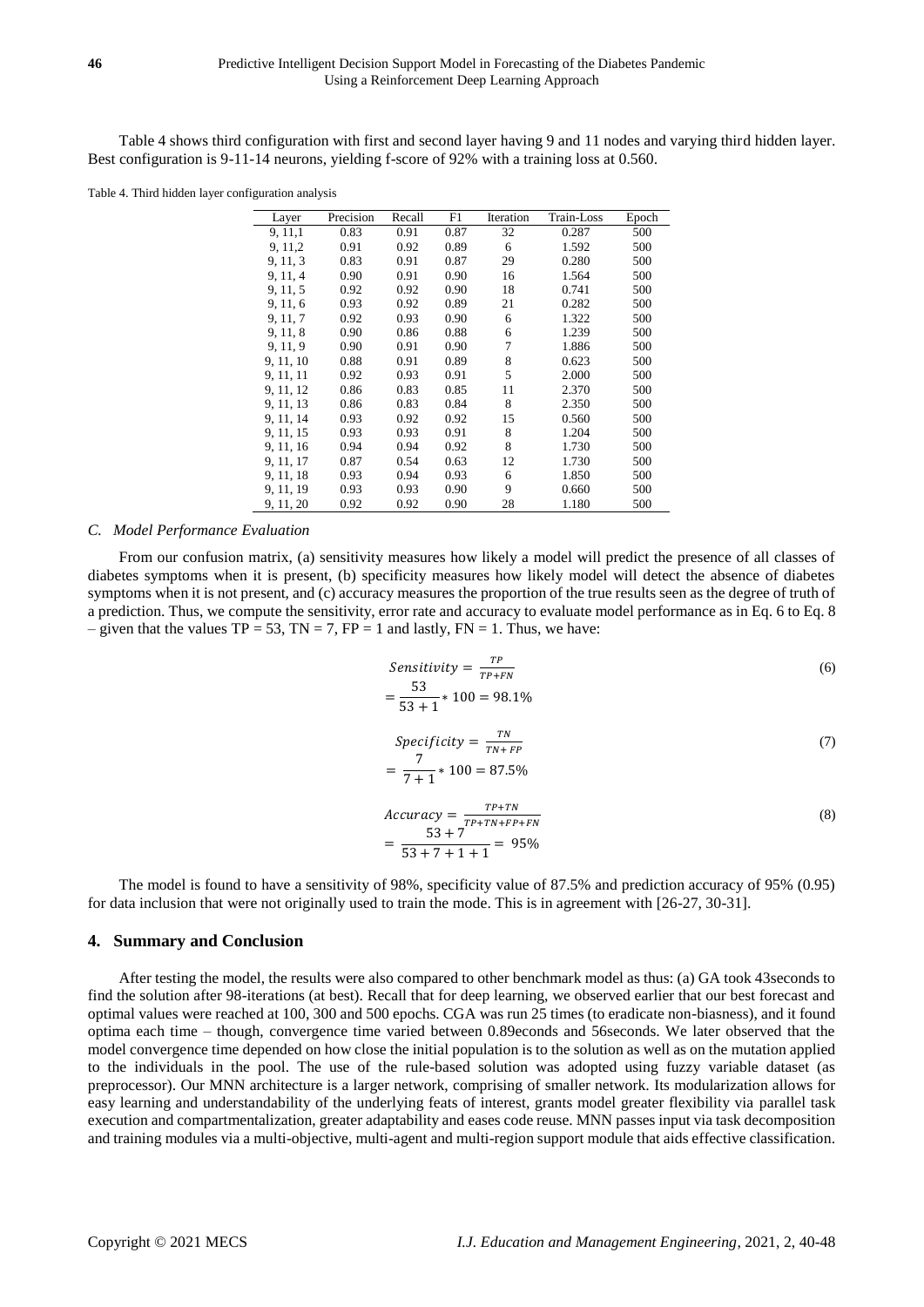### **References**

- [1] A.A. Ojugo., D.O. Otakore., Improved early detection of gestational diabetes via intelligent classification models: a case of Niger Delta region of Nigeria, J. of Computer Science & Application, 6(2): pp82-90, doi: 10.12691/jcsa-6-2-5, 2018
- [2] A.A. Ojugo., A. Eboka., R.E. Yoro., M. Yerokun., F.N. Efozia., Hybrid model for early diabetes diagnosis, *Maths. and Computers in Science & Industry*, 50, pp207-217, 2015, [web] *www.semanticscholar.org/paper/Hybrid-Model-for-Early-Diabetes-Diagnosis-Ojugo-Eboka/662ce32a1f353eca02391a4a0cfe6 84499ad4448*
- [3] M. I. Harris., Diabetes in America: Epidemiology and scope of the problem. Diabetes Care, 21(3), pp. 11-14, 1998
- [4] A.C. Menezes., P.R. Pinheiro., M.C. Pinheiro., T. Pequeno., Towards applied hybrid model in decision making: support the early diagnosis of type 2 diabetes, *In Proc of Maths & Computer in Science and Engineering*, doi: 10.1007/978-3-642-34062-8\_84
- [5] D.M. Holmes, The person and diabetes psychosocial context. *Diabetes Care*, 9(2), pp.194-206, 1986.
- [6] The Expert Committee., On the diagnosis and classification of diabetes mellitus. Report of the Expert Committee on the diagnosis and classification of diabetes mellitus. *Diabetes Care*, 20, pp. 1183-1197, 1997
- [7] American Diabetes Association. Standards of Medical Care in Diabetes 2009. Diabetes Care, 32: S13-61.
- [8] N.H. Barakat, A.P. Bradley, M.N.H Barakat, Intelligible support vector machines for diagnosis of diabetes mellitus, IEEE Transactions on Information Technology in Biomedicine, 14(4), pp 1114-1120, 2010
- [9] Canadian Diabetes Association. Standards of Medical Care in Diabetes 2014, Journal of Diabetes Care, 32, S13 16.
- [10] G. Berks, D. Keyserlingk, J. Jantzeen., et al., Fuzzy clustering: versatile means to explore medical database, ESIT, Aachen, Germany, 2000
- [11] S. Chinenye, E. Young, State of diabetes care in Nigeria: a review, *The Nigerian Health Journal*, 11(4), pp101-106, 2011.
- [12] R. Goldenberg, Z. Punthakee,, Definition, classification and diagnosis, prediabetes and metabolic syndrome, 37(1), S8-S11, 2013 [13] A. Edo, G.O. Edo, O.A. Ohehen, N.P. Ekhator, W.C. Ordiah, Age and diagnosis of type-2 diabetes seen in Benin City Nigeria, *African J. Diabetes Medicine*, 23(1), pp18, 2015
- [14] M. Khashei, S. Eftekhari, J. Parvizian, Diagnosing diabetes type-II using a soft intelligent binary classifier model*,* Review of Bioinformatics and Biometrics,  $1(1)$ , pp  $9 - 23$ ,  $2012$
- [15] O. Vaarala, M. Knip, J. Paronen, A.M. Hamalainen, P. Muona, P., Vaatainen, M., Ilonen, J., Simell, O and Akerblom, H.K., Cow's milk formula feeding induces primary immunization to insulin in infants at genetic risk for type-1 diabetes, Diabetes, 8(7), pp1389-1394, 1999
- [16] A.A. Ojugo., O.D. Otakore., Empirical evaluation for intelligent predictive models in the prediction of potential cancer problematic cases in Nigeria, Journal of Mathematical and Computational Science, 2020
- [17] A.A. Ojugo., A.O. Eboka., Modelling behavioural evolution as social predictor for coronavirus contagion and immunization in Nigeria, J. Applied Sci., Engr., Tech. & Education, 3(2): pp37–45, 2021, doi: 10.35877/454RI.asci130
- [18] A.A. Ojugo., O.D. Otakore., Forging an optimized Bayesian network model with selected parameter for detection of Coronavirus in Delta State, J. Appl. Sci., Engr., Tech. & Edu., 3(1): pp37–45, 2020, doi: 10.35877/454RI.asci2163
- [19] R.E. Yoro., A.A. Ojugo., Quest for prevalence rate of Hepatitis-B infection in Nigeria: comparative study of supervised versus unsupervised model*,* American Journal of Modeling & Optimization, 7(2): 42-48, doi: 10.12691/ajmo-7-2-2, 2019
- [20] A.A. Ojugo., I.P. Okobah., Prevalence rate of hepatitis-B virus infection in Niger Delta region of Nigeria using graph-based diffusion heuristic model*,* IJCAOnline Int. Journal of Computer Application, 179(39): pp27 –33, 2018
- [21] A.A. Ojugo., D.A. Oyemade., D. Allenotor., R.E. Yoro., C.N. Anujeonye., Immunization problem for Ebola virus in rural Sierra-Leone*,* African J. of Comp. & ICT., 8(1): pp1–10, 2015
- [22] A.A. Ojugo., F.O. Aghware., R.E. Yoro., M.O. Yerokun., A.O. Eboka., C.N. Anujeonye., F. Efozia., Predict behavioral evolution on graph model, Adv. in Net., 3(2): pp8-21, 2015.
- [23] A.A. Ojugo., J. Emudianughe., R.E. Yoro., E. Okonta., A.O Eboka., A hybrid neural network gravitational search algorithm for rainfall runoff modeling and simulation in hydrology*,* Progress in Intelligence Computing and Applications, 2(1): 22-33, doi: 10.4156/pica.vol2.issue1.2, 2013
- [24] A.A. Ojugo., R.E. Yoro., Computational intelligence in stochastic solution for Toroidal N-queen*,* Progress in Intelligence Computing and Applications, 2(1): 46-56, 2013
- [25] B. Ghazale, Reasoning using modular neural network innovative solution to address question answering AI tasks, retrieved from [web][: https://towardsdatascience.com/reasoning-using-modular-neural-networks-f003cb6109a2?gi=7dbcd12eb7c,](https://towardsdatascience.com/reasoning-using-modular-neural-networks-f003cb6109a2?gi=7dbcd12eb7c) July 18, 2020
- [26] R.E. Yoro., Machine learning optimization model for network intrusion detection, Unpublished Doctoral thesis submitted to Babcock University Ilishan-Remo, Ogun State, Nigeria, November 2020
- [27] A.A. Ojugo., R.E. Yoro., Forging a deep learning neural network intrusion detection framework to curb the distributed denial of service attack, Int. Journal of Electrical and Computer Engineering, 11(2): pp1498-1509, doi: 10.11591/ijece.v11i2.pp1498-1509, 2021
- [28] A.A. Ojugo., E. Ekurume., Towards a more satisfied user framework through a dependable-secured hybrid deep learning ensemble for detection of credit-card fraud, Submitted to Int. J. of Emerging Trends in Engineering Research, 2020
- [29] A.A. Ojugo., E. Ekurume., *Spatio-temporal solution for credit-card fraud using a genetic algorithm trained modular neural network ensemble*, Submitted to Int. J. of Emerging Trends in Engineering Research, 2020
- [30] A.A. Ojugo., A. Eboka., E. Okonta., R.E. Yoro., F.O Aghware., Genetic algorithm rule-based intrusion detection system, *J. Emerging Trends in Comp. Info. Sys.*, 3(8): pp1182-1194, 2012
- [31] M. Perez, T. Marwala, Stochastic optimization approaches for solving Sudoku*,* IEEE Transaction on Evol. Comp., pp.256–279, 2011
- [32] R. Reynolds, Introduction to cultural algorithms, *Transaction on Evolutionary Programming*, pp.131-139, 1994.